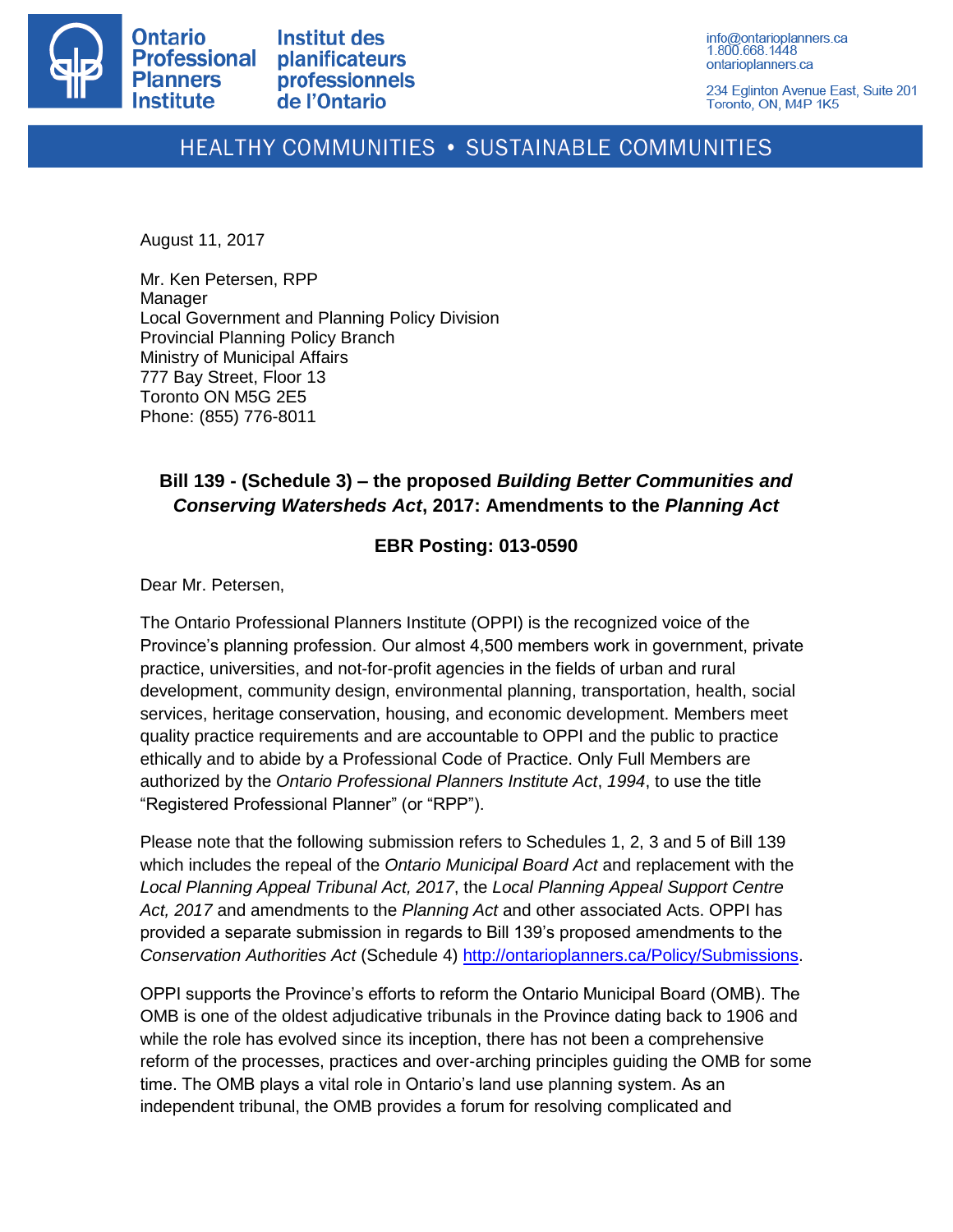controversial land use planning disputes in instances where councils, developers and citizens cannot come to an agreement.

As the recognized voice of the Province's planning profession, OPPI's members are engaged in all levels of land use planning, including matters that become the subject of appeals and adjudication before the OMB. Our members provide independent expert professional planning opinion to municipalities, the private sector, related land use planning tribunals and the OMB as part of their expert duty and responsibilities to the public and the profession. Given the wide range of legislative changes that have taken place over the last decade, we are encouraged by the government's decision to review the role of the OMB and believe that any reforms should ensure that the OMB's successor continues to support and uphold the principles of good planning and also helps to produce a more efficient, equitable, transparent and accountable planning regime.

The following are OPPI's comments on Bill 139:

- **1. OPPI supports opportunities for more mediation.** OPPI understands that the Province is looking to provide greater opportunity for mediation in the appeals process. The proposed procedural changes should result in fewer hearings and mandatory case management should offer opportunities for conflict resolution where there exists an opportunity for compromise. In principle, OPPI supports the objective to have increased opportunities for mediation, provided professional planners are not excluded from that process and that the results will adhere to the principles of good planning.
- **2. There are a number of proposed reforms that support the broader public interest in land use planning.** The proposed reforms include a number of positive elements that will support the practice of good planning and ultimately are in the public interest. OPPI supports the following aspects of the proposed reform:
	- Improving access to justice for all members of society is fundamental to our democratic system of government. The *Local Planning Appeals Support Centre Act, 2017*, which establishes the Local Planning Support Centre to provide free and independent advice to the public on land use planning appeals, should increase access to professional advice and ultimately improve access to one of the Province's important quasi-judicial institutions. The Local Planning Support Centre, if properly resourced, should support a more equitable approach to resolving land use planning conflicts.
	- Some cases involve complex technical data and divergent professional opinions covering a wide range of disciplines, such as land use planning, demographics, economics, municipal finance, environmental sciences, transportation planning,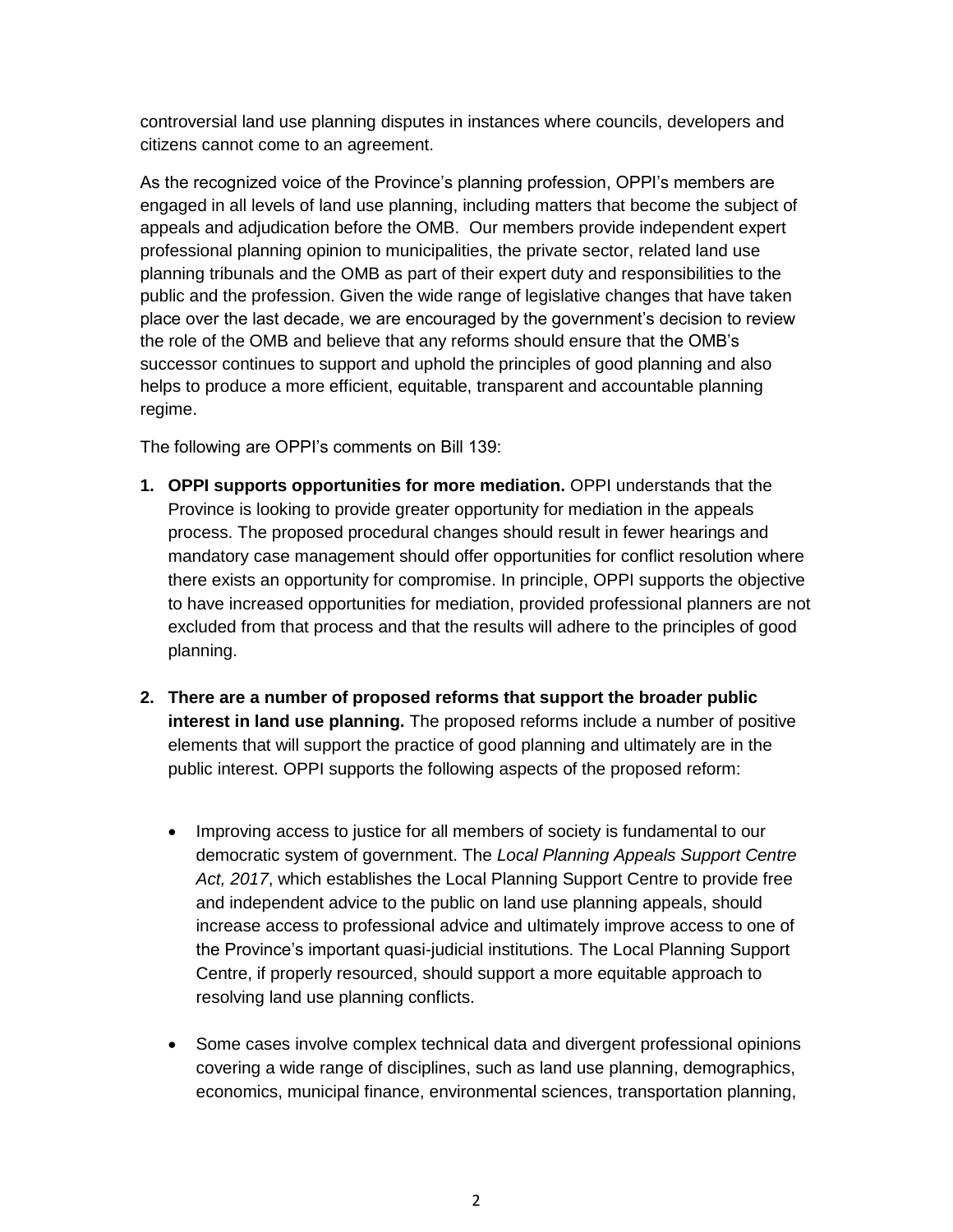urban design, aggregate extraction and engineering. In these cases, consistency with Provincial policy requires careful interpretation. Accordingly, we support multi-member panels and see this as a first step towards providing more balanced consideration of planning evidence, particularly on larger more complicated appeals. OPPI also supports any additional measures that would allow for consistent outcomes in planning decisions.

- The proposed limitations on appeals to official plans within Major Transit Station Areas (higher order transit stations and stops) align with Provincial planning objectives and recognize that the Province and municipalities invest significant resources and capital in the planning, design, construction and servicing of lands in Major Transit Station Areas. Similarly, OPPI supports the proposed two-year limitation on appeals to approved secondary plans.
- The abolition of *de novo* hearings for certain types of appeals represents one of the most significant proposed reforms. The significance of *de novo* hearings has meant that most cases that come before the OMB can be examined from the beginning to make the best planning decision within only limited regard for the prior decision of Council if there was one. In some instances, this has resulted in local decisions being overturned by the Board.

OPPI supports greater efficiencies in the hearings process including the limitation on or the abolition of *de novo* hearings; however, we do have some concerns that the abolition combined with the revised format of hearings and the limitations on the tests may have unintended consequences (see items 3, 4 and 5 below for additional details).

 A number of recent legislative changes require planning authorities to consider the impacts of climate change. OPPI understands and supports the proposed amendment to the *Planning Act* that requires municipal official plans to include policies, goals, objectives and actions to mitigate greenhouse gas emissions and provide for adaptations to climate change. The proposed changes should help to strengthen the basis for more robust approaches to addressing climate change at the local level. It is important to note that most official plans already include a number of policies that help to support adaption and mitigation efforts (e.g. promotion of low-impact development forms, transit-oriented design, natural environment protection/enhancement, floodplain regulation, etc.). OPPI expresses its interest in working with the Province on any implementation tools that could help to guide municipalities on addressing climate change through policy.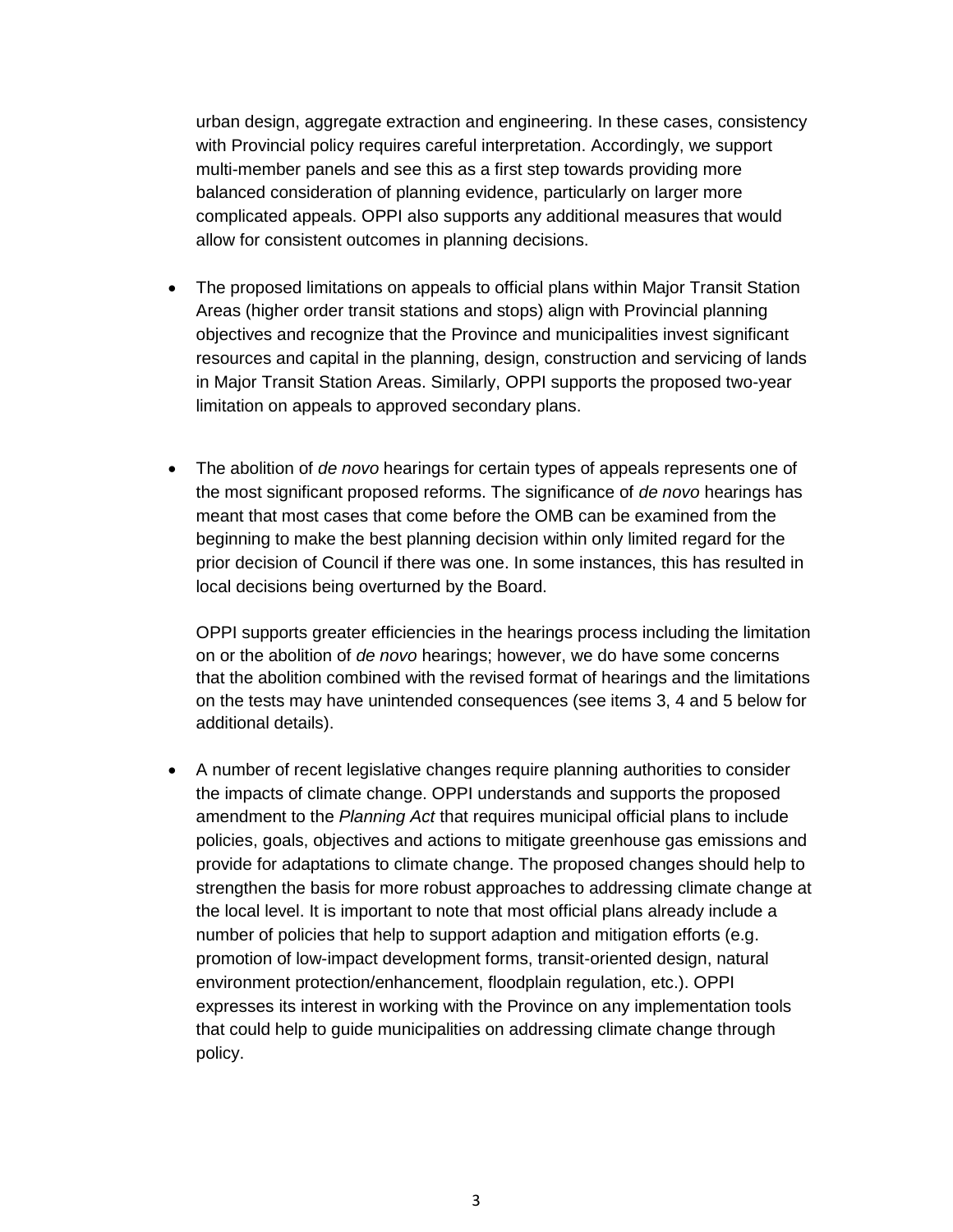- **3. OPPI is concerned about the potential for the broader public interest to be ignored in favour of the voices of a few who are able to influence Council decisions.** At this time, it remains unclear as to whether the proposed changes will support the principles of good planning and the broader public interest that guide the practice of professional planners – or whether these will increase political pressure on local councils to make decisions that serve the narrow interests of a minority of private property owners, developers, builders, neighbourhood or other interest groups. There is no doubt that the proposed reforms will increase the authority of local decision making – and while the tests for an appeal are conformity with Provincial policy/plans and local plans, these tools are often not distinct and typically provide minimal policy guidance on site specific matters. For example, most Provincial Plans and Official Plans do not provide sufficient guidance at the site level (e.g. building heights, density, built form, etc.) and it is possible that two drastically different development concepts could both conform with Provincial, Regional and local policy – but one may be more appropriate given the full consideration of planning matters. OPPI is specifically concerned that the broader public interest in building complete communities could be undermined at the site level, where short term concerns could undermine broader, long term, city building objectives. It is suggested that Bill 139 provide guidance for municipal councils on this matter and reiterate the importance to the public interest of the role of municipal planning staff in providing expert advice to their respective Councils.
- **4. There is a need to ensure that Municipal Councils give due consideration to comments received from public commenting agencies, such as conservation authorities.** OPPI is also concerned that that the status of commenting agencies may be diminished or ignored through the proposed reforms. Often times, public agencies provide comments on planning matters which are based on technical standards/industry guidelines. For example, a railway may require a development setback for safety reasons where proposed development may be too close to a railway corridor. There are a wide range of industry guidelines/standards which are not included in official plans or provincial policy. The OMB has provided a useful forum for debating the merits of agency standards and it is an apprehension that the proposed reforms will significantly reduce the role of commenting agencies – in particular where Provincial policy and official plans are silent on a given matter. Bill 139 should provide status to public agencies that participate in and contribute to planning decision making (Please refer to the submission by OPPI regarding Schedule 4 changes to the *Conservation Authorities Act*).
- **5. There are opportunities to improve Bill 139 and any future regulations associated with the Bill.** OPPI offers the following additional suggestions for your consideration to be addressed through revisions to various Acts or through future regulations: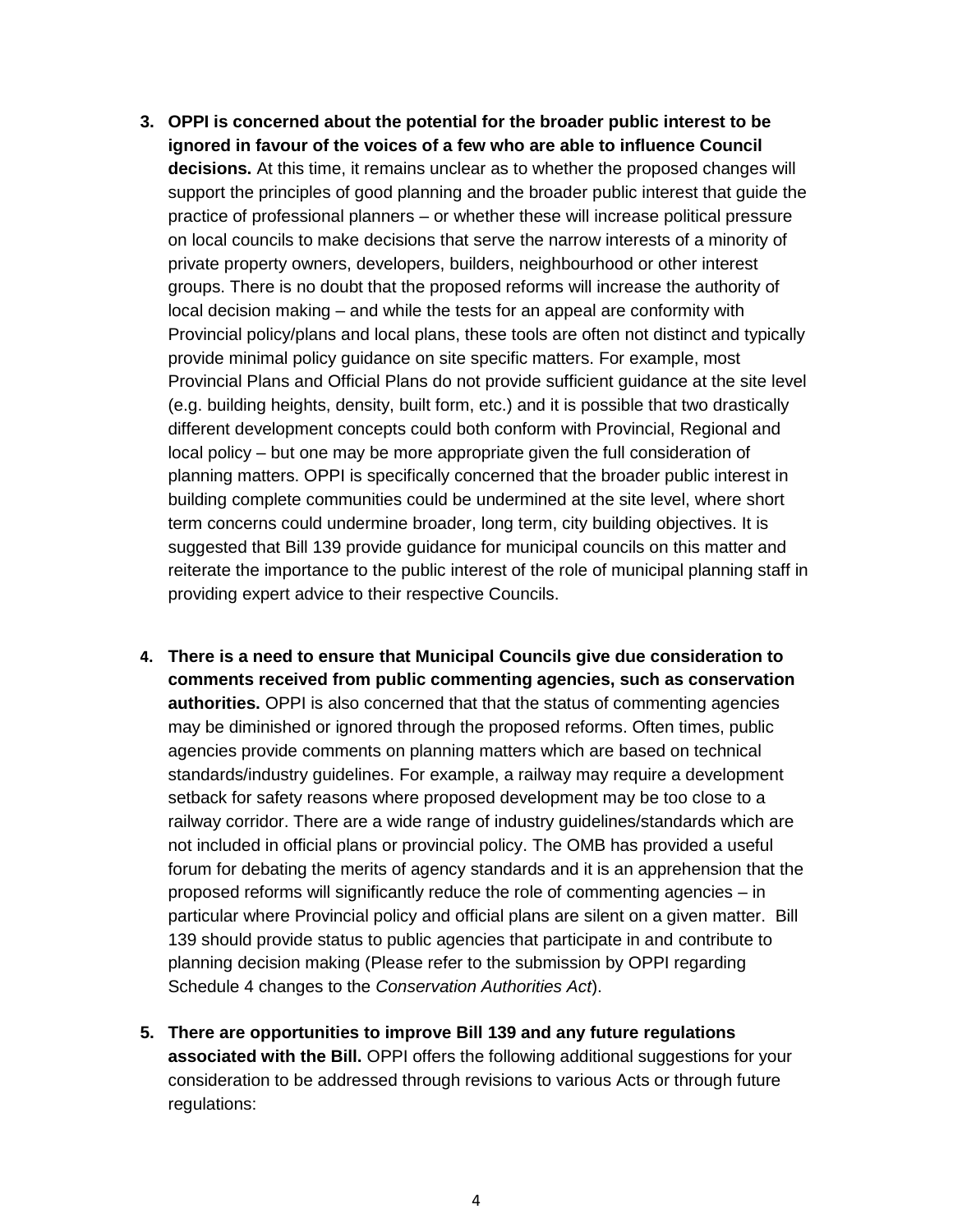- The Local Planning Support Centre should have very broad-based eligibility criteria. A careful consideration of resources is also required. In addition to other professions, the Local Planning Support Centre should include Registered Professional Planners – this is of particular importance should the Centre be in a position to offer advice on a planning matter.
- Bill 139 appears to place a limit on the introduction of new planning evidence subsequent to the reports and submissions provided by Council. For some cases, this modification can save time, allowing for quicker decision-making. In other instances, particularly on complex planning matters, the introduction of new planning evidence recognizes that circumstances can change between the time a decision is made by Council and the time when an appeal is considered. Policies change, market trends evolve and local conditions change. Bill 139 should not limit the introduction of new planning evidence.
- Bill 139 places limitations on the format of hearings, effectively limiting the use of oral testimony and cross examination of expert witnesses. The use of oral testimony and cross examination allows opinions to be tested and validated. The proposed reforms should include criteria and guidance to allow the Tribunal to undertake a more comprehensive hearing process, where required. The hearing format(s) should not be limited and there should be flexibility for a range of different types of formats depending on the complexity of the case.
- It remains unclear why only the Minister can appeal Interim Control By-Laws. Given the power of this tool to temporarily restrict property rights, and the limited notice requirements to pass an Interim Control By-Law, the Province should continue to permit appeals of Interim Control By-Laws.
- The transitional format for the reforms remains unclear at this time. The Province should include very clear guidance on the implementation of the proposed reforms and how existing appeals which are brought forward before the effective date of the legislation will be adjudicated.
- Bill 139 and subsequent regulations should recognize that municipal planning in parts of Ontario beyond the Growth Plan Area, the Oak Ridges Moraine and the Greenbelt Plan Area will be different with respect to the nature of planning appeals.